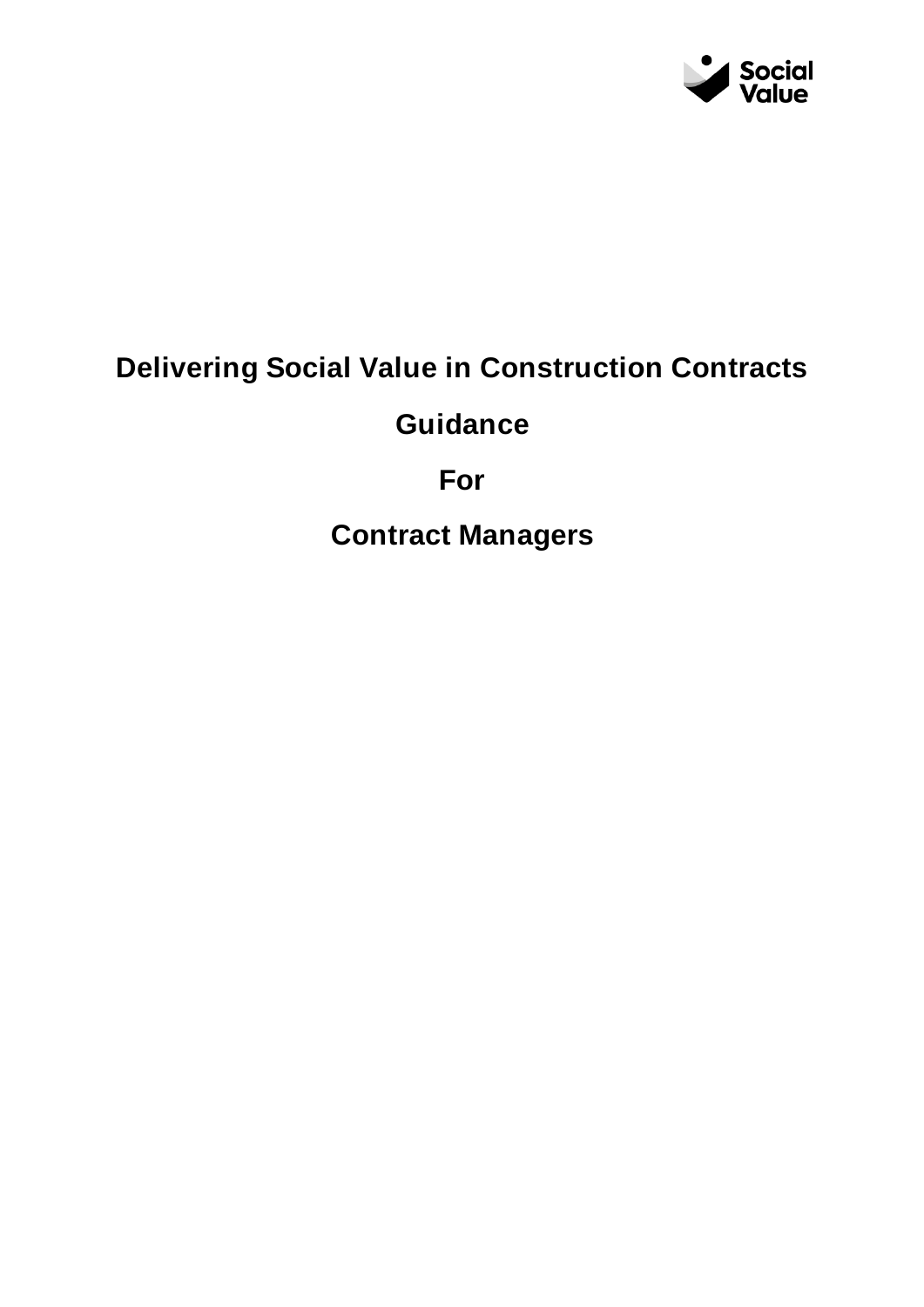

### **Introduction**

This is a guide for Contract Managers which sets out how social value is included in public contracts and practical advice on how the social value requirements can be monitored and managed to ensure they are delivered.

Public Bodies in Northern Ireland include and score social value in public tender competitions in accordance with the [Procurement Policy Note \(PPN\) 01/21 \(Scoring](https://www.finance-ni.gov.uk/publications/ppn-0121-scoring-social-value)  [Social Value Policy\).](https://www.finance-ni.gov.uk/publications/ppn-0121-scoring-social-value) PPN 01/21 mandates that from 1 June 2022 tenders must include a minimum of 10% of the total award criteria to social value.1 This 10% minimum will apply to contracts for services and works above the threshold where the Procurement Regulations apply.

PPN 01/21 covers social, environmental and economic objectives and requires public bodies to score social value using an outcomes-based framework which has four broad themes:

- increasing secure employment and skills;
- building ethical and resilient supply chains;
- delivering zero carbon; and,
- promoting well-being.

 $\overline{a}$ 

Construction contracts below PCR threshold should still include social value requirements as part of the contract conditions, and these will be managed in the same way as it set out below.

<sup>1</sup> A review of the Scoring Social Value Policy will take place in advance of June 2023 with the intention of increasing the minimum weighting to 20% subject to the approval of the Executive. This guidance will be updated to reflect any changes to the Scoring Social Value policy following the review in 2023.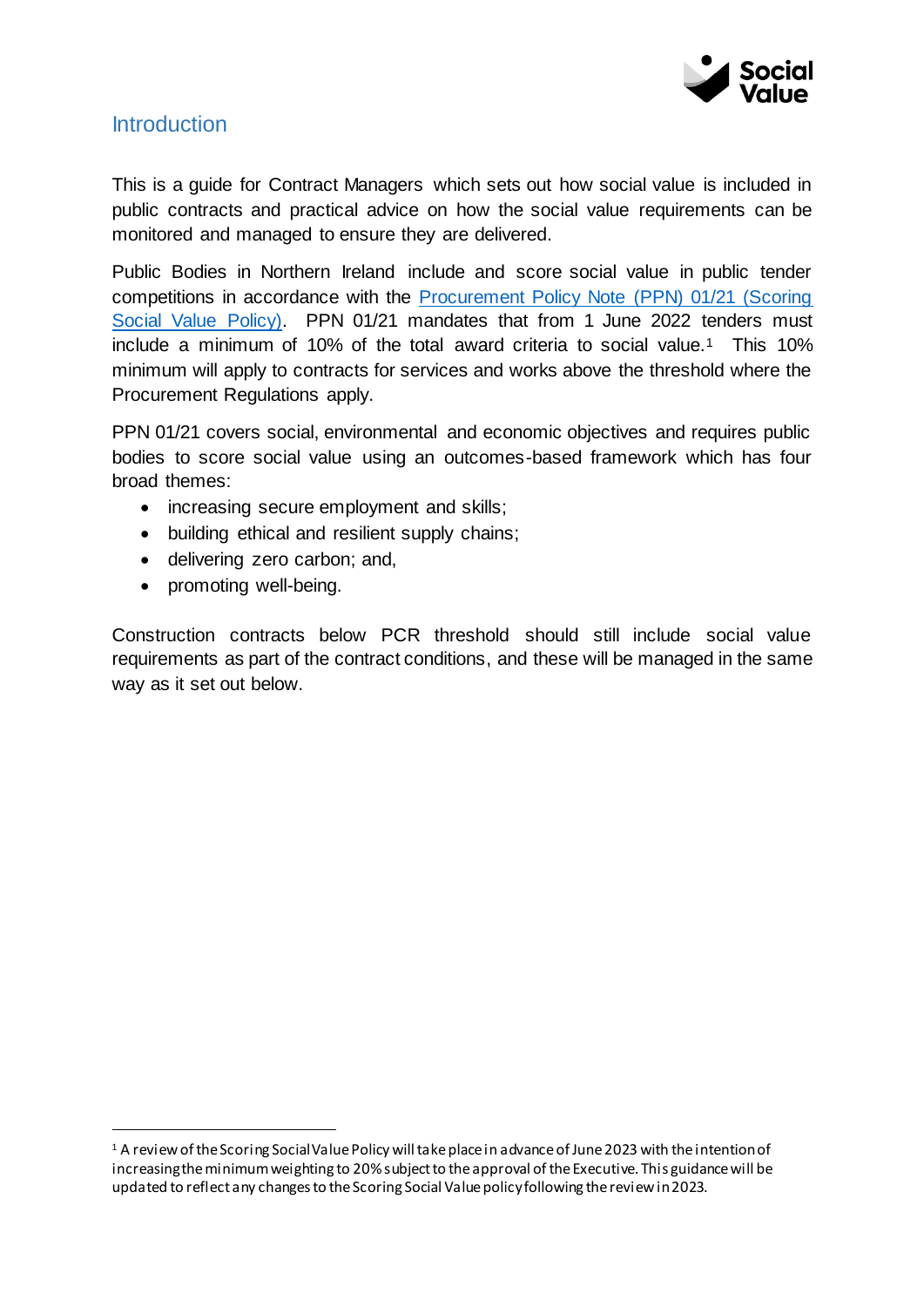

# Buying Social: Social Value Points Model

The model uses social value points to ensure social value outcomes are delivered through public sector contracts in a measureable, proportionate and flexible manner.

Each Social Value indicator is broken down into subsequent initiatives. Each initiative has been allocated a number of social value points.

#### How does the Social Value Points Model work?

The Social Value Points Model requires that the Supplier deliver a minimum of 100 social value points per £1m of contract value (and pro-rata). Construction contracts above PCR thresholds will also have Mandatory Requirements which require the contractor to have commit to developing a number of policies in relation to the contract. These are policies for:

- > In work progression and skills;
- > Fair work strategy;
- > Human rights strategy including Ethical Supply chain;
- > Supply Chain Resilience and Capacity strategy;
- > Environmental Strategy for the contract including Carbon Reduction.
- > Health and Wellbeing strategy for the staff employed on the contract;
- > Equality, Diversity and Inclusion Strategy

The Contracting Authority can influence the social value delivered through the contract to help deliver Departmental or other priorities in two ways:

- > Incentivising Suppliers to deliver social value outcomes to the Contracting Authority's priority groups by increasing the number of social value points a contractor will earn for working with those groups, e.g. young people on the Looked After Child care pathway; or,
- > Setting minimum mandatory targets for specific social value initiatives. For example, stating that a minimum of 50% of the social value points target must be delivered through employment or community initiatives.

The Supplier will have flexibility to choose which initiatives they deliver from the Contracting Authority's selected list, giving them the benefit of aligning the requirements of the Contracting Authority with their own business models or solutions and with feedback gathered through community engagement.

It is important to ensure that where a minimum target for specific initiatives has been set, that the contractor meets this within their target over the lifetime of the contract.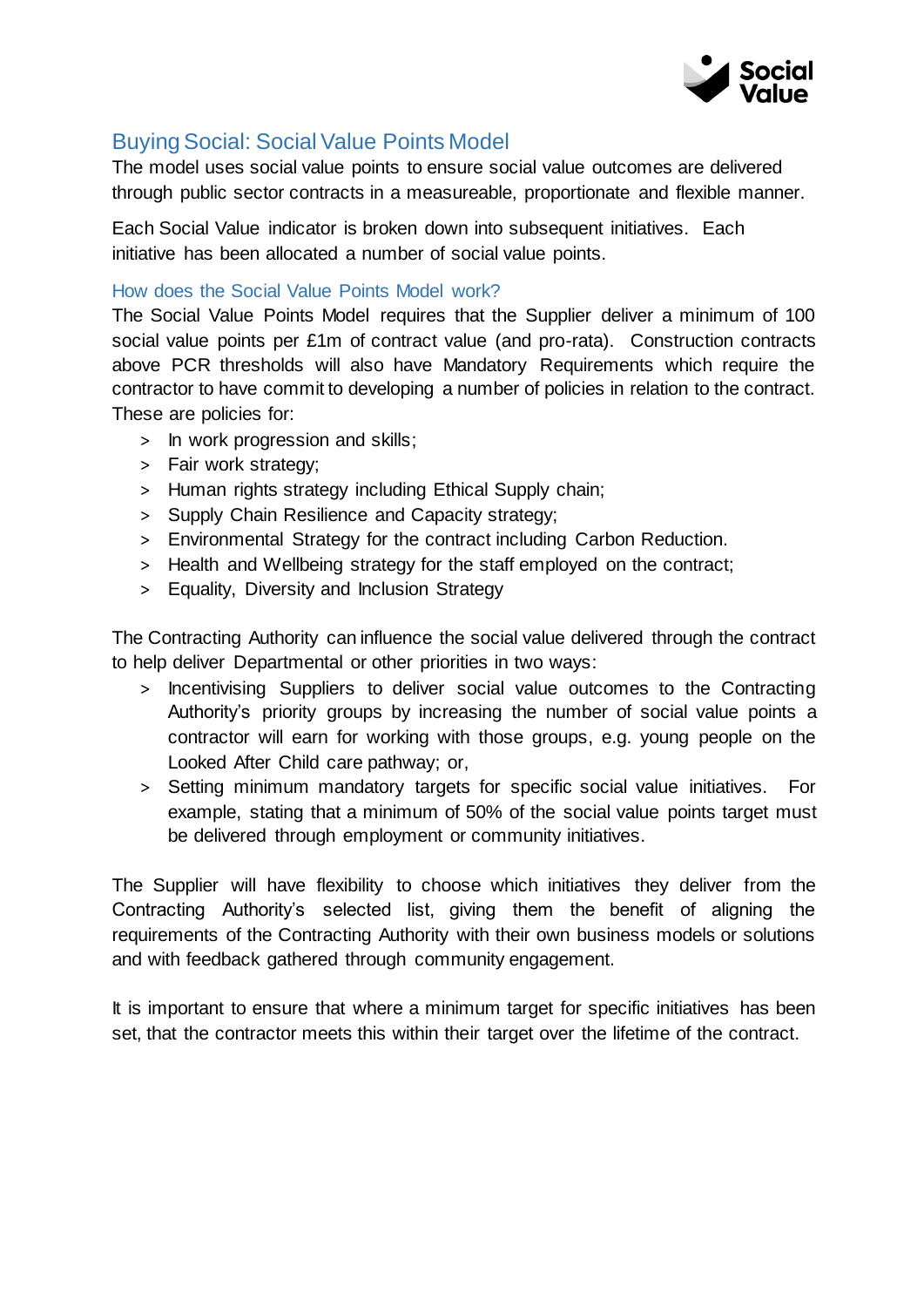

# The Bid Stage

The Contracting Authority sets an indicative minimum number of points that the Supplier is required to deliver based on the estimated contract value at the time of procurement.

Tenderers submit a Social Value Delivery Plan setting out how they will deliver the specified minimum number of points with the tender and are asked to complete a methodology detailing how they will ensure the required social value points are delivered. **A minimum weighting of 10% of the overall award criteria will be applied (this will be subject to review from June 2023).**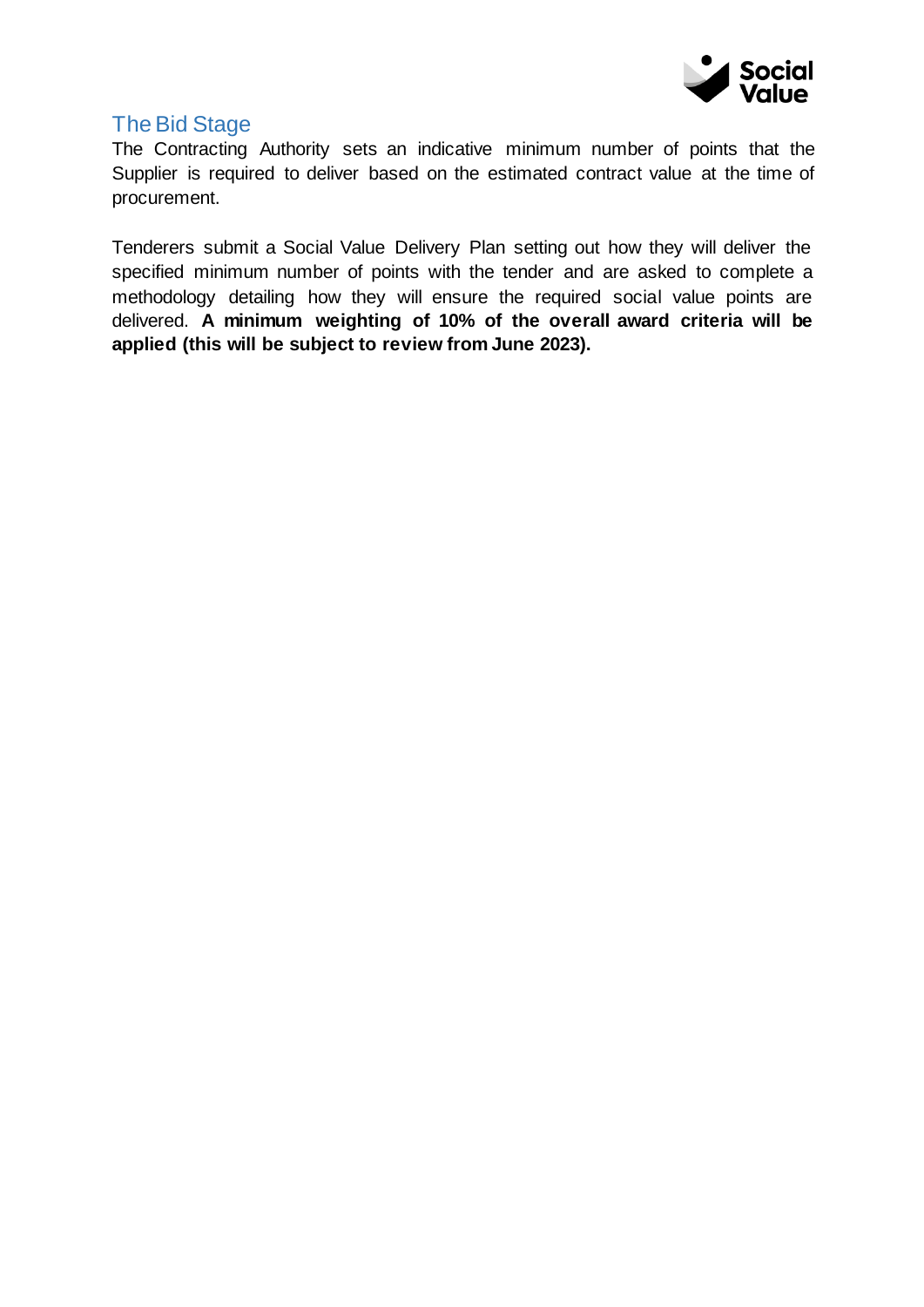

# Monitoring Social Value

Where Social Value requirements are included in the contract they must be enforced. To facilitate this, the Supplier must provide you with regular progress reports on their Social Value activities, e.g. details of the number of weeks work experience opportunities delivered or the number of hours of health and wellbeing initiatives delivered as a result of the contract.

There is a Social Value monitoring system in place for the Social Value Points Model. The monitoring system calculates the number of Social Value Points which have been delivered through the Supplier's activities and what % this is of the contract's overall Social value Points target.

The Social Value monitoring system is a web-based system that works in the following way:

- Once a contract with Social Value Points has been awarded, **you must inform the Social Value Unit at SIB.** You will also need to inform the Unit if the contract is delayed and when the contract has completed. You can contact the Social Value Unit at [info@buysocialni.org;](mailto:info@buysocialni.org)
- The Unit will set up the contract in the Social Value Monitoring Portal, prepopulating the Social Value Points targets included on the contract, and issue the Supplier with login details and guidance on how to add information relating to the delivery of their targets;
- The Supplier will receive a reminder to update the report; however, Suppliers can log in to the monitoring portal at any time;
- Suppliers record their progress to date against each indicator. (There is also a notes section which Suppliers should be encouraged to use to record any efforts that they have made to fulfil their targets); and,
- A report will be sent from the system at regular intervals to both the Supplier and Client Project Managers. This report should be regularly reviewed during progress meetings to determine if the Supplier is on track to deliver their targets.

The monitoring reports generated by the system will allow you to understand how much Social Value has been delivered to date and who the beneficiaries of each social value initiative have been, including a breakdown to include priority groups. In this way, the Social Value monitoring system reports are a key contract management tool, and can also be used to report delivery against your organisation's strategic priorities and Programme for Government responsibilities.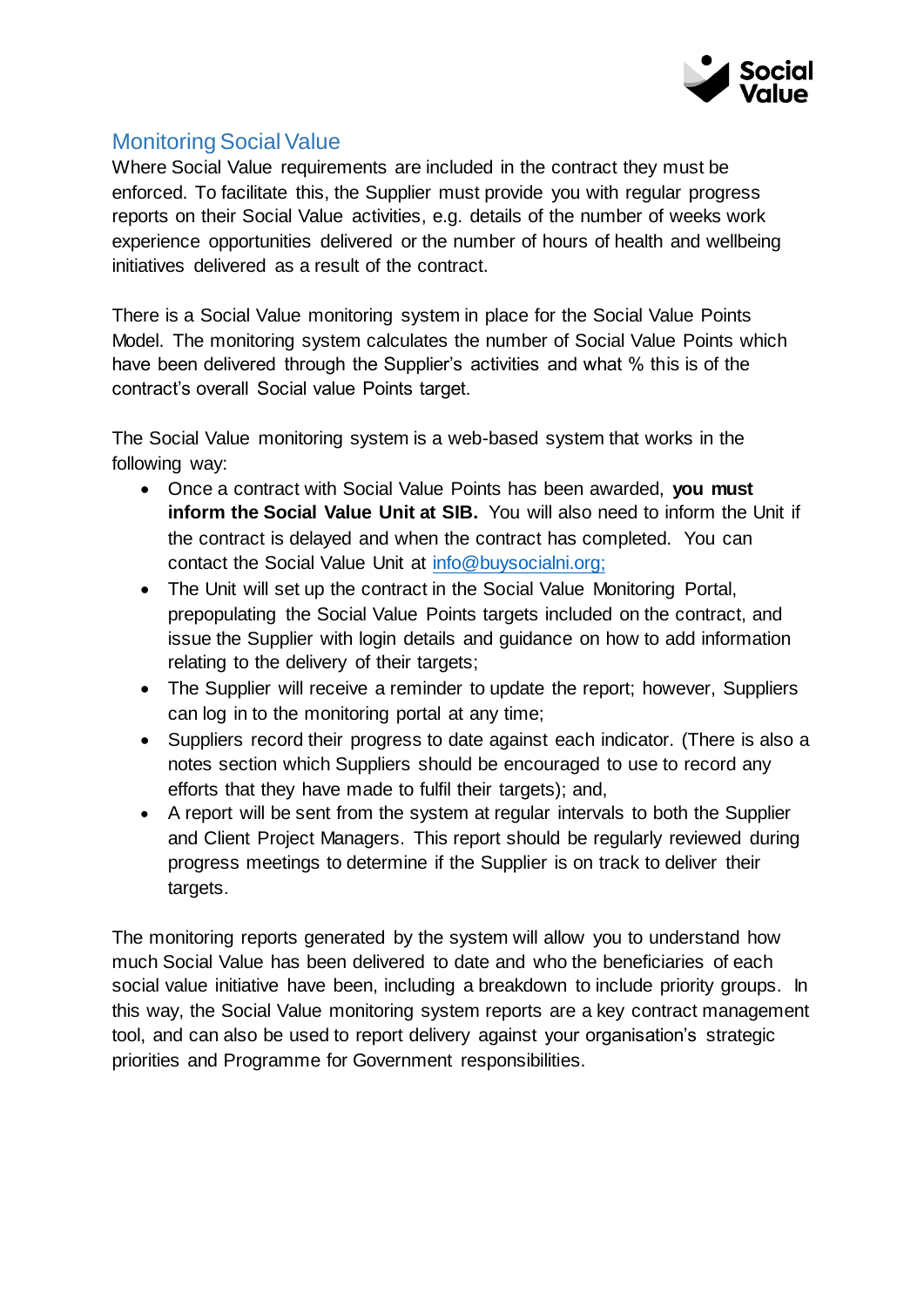

# Managing Social Value

Social Value is part of the contract and should be adequately managed to ensure that it is delivered in line with contract commitments and that value for money, which is a key driver behind the inclusion of Social Value, is achieved.

The reputation of a Department and Supplier can be damaged by a poorly managed contract that does not deliver the expected outcomes.

The Social Value requirements which have been included in the Invitation to Tender and supporting contract papers should be reviewed by the Supplier and Contract Manager at the Contract Initiation Meeting.

**It is the responsibility of the Client Project Manager to regularly monitor and review the contract including:**

- **Assessing reports on how the Social Value obligations are being delivered,**
- **Ensuring any contract-specific targets are being met (e.g. a minimum number of points to be delivered through Paid Employment Initiatives); and,**
- **Addressing any under-achievement.**

#### Assessing Social Value Points monitoring reports

The Social Value monitoring system provides Contract Managers with regular reports which set out the number of Social Value Points which have been delivered through the Supplier's activities and what % this is of the contract's overall Social value Points target.

You can use the Social Value monitoring report along with the Social Value Delivery Plan the Supplier submitted with their tender response to analyse the Supplier's social value delivery in more detail, as set out in the example below.

Worked example

You are the contract manager of a £24m contract, with a duration of 4 years. The total number of Social Value points that are required to be delivered across the lifetime of the contract is 2400. It is the start of the  $3<sup>rd</sup>$  year of the 4 year contract and you are preparing for the contract review meeting.

The Supplier's Social Value Delivery Plan committed to delivering the following social value initiatives across the lifetime of the contract:

• 520 person weeks of employment for people who face barriers to employment

**TIP:** Including Social Value as a standard agenda item at Contract Review meetings ensures that Social Value remains a priority for both the Contracting Authority and **Contractor** throughout the lifetime of the contract.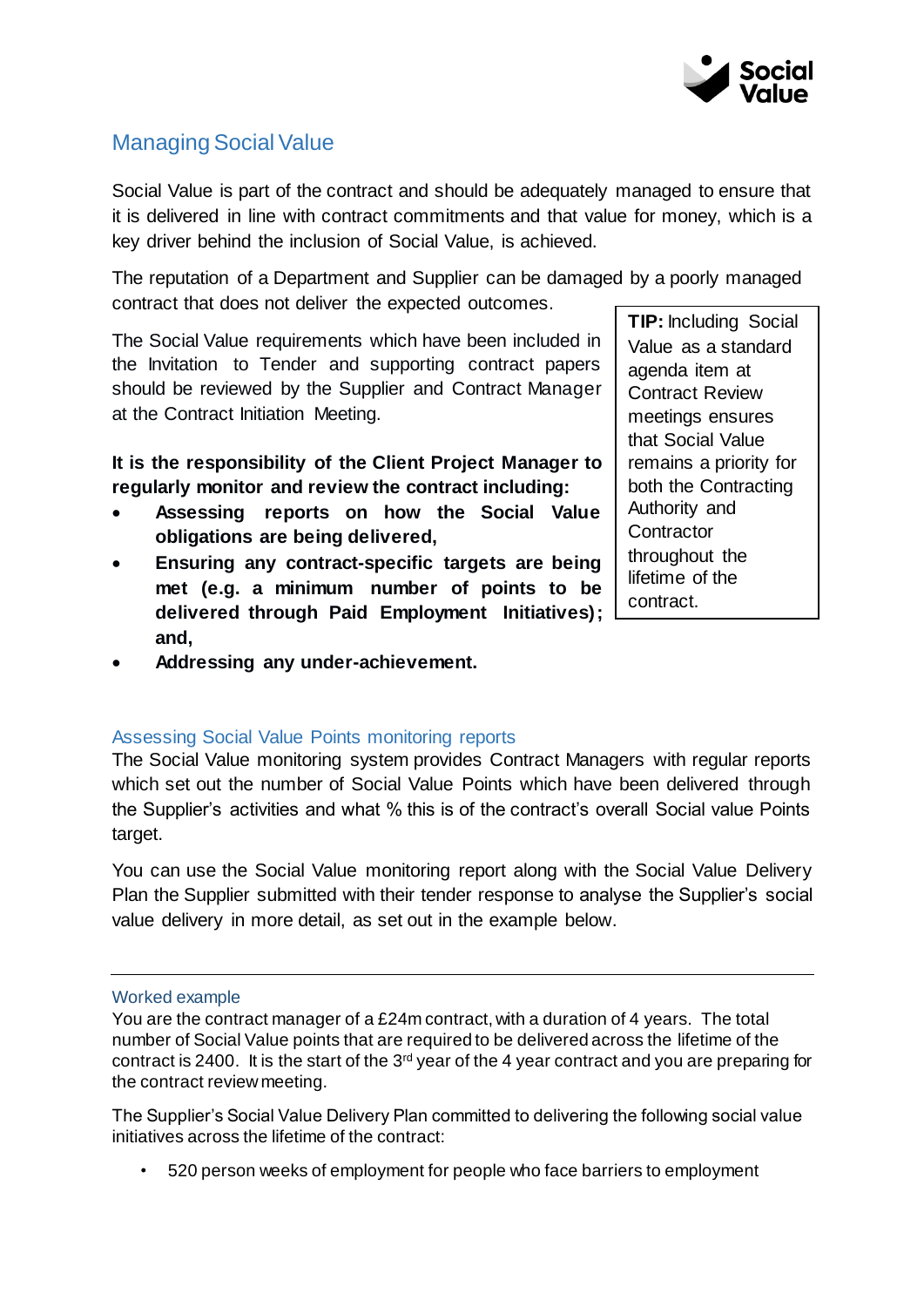

- 156 person weeks of employment for people with a disability
- 100 weeks of work experience placements for people who face barriers to employment
- 120 weeks of work experience placements for people with a disability
- 380 hours of skills development and educational attainment for people with a disability
- All of the mandatory requirements

From the Social Value monitoring reports, you can see that the Supplier has delivered 1175.5 Social Value points to date through the following initiatives:

| <b>Social Value Initiative</b>                                                   | <b>Units delivered</b> | <b>Points earned</b> |
|----------------------------------------------------------------------------------|------------------------|----------------------|
| Paid employment for people who<br>face barriers to employment                    | 260 weeks              | 375                  |
| Paid employment for people with a<br>disability                                  | 45 weeks               | 78                   |
| Work experience for people who<br>face barriers to employment                    | 70 weeks               | 175                  |
| Work experience for people with a<br>disability                                  | 44 weeks               | 165                  |
| Skills development and educational<br>attainment for people with a<br>disability | 204 hours              | 382.5                |

#### **1. You calculate the overall social value requirements delivered to date:**

1175.5 points delivered

2400 Social Value points required

49% of total Social Value Points delivered to date

From this preliminary analysis, the Supplier is doing well as two years of the contract has passed and they seem to be on track for delivering the overall Social Value requirement of the contract in the 4 year timeframe.

#### **2. You analyse each social value initiative's delivery to date**

You consult the Supplier's Social Value Delivery Plan, which they submitted at the contract's bid stage, to understand in more detail if the Supplier is on track to deliver the specific social value initiatives they set out to explain how they would deliver the specified minimum number of points with the tender.

| <b>Social Value Initiative</b>                                   | <b>Units</b><br>delivered | <b>Points</b><br>earned | <b>Target</b><br>units | <b>Target</b><br>points | %<br>delivered<br>to date |
|------------------------------------------------------------------|---------------------------|-------------------------|------------------------|-------------------------|---------------------------|
| Paid employment for people<br>who face barriers to<br>employment | 260 weeks   375           |                         | 520<br>weeks           | 750                     | 50%                       |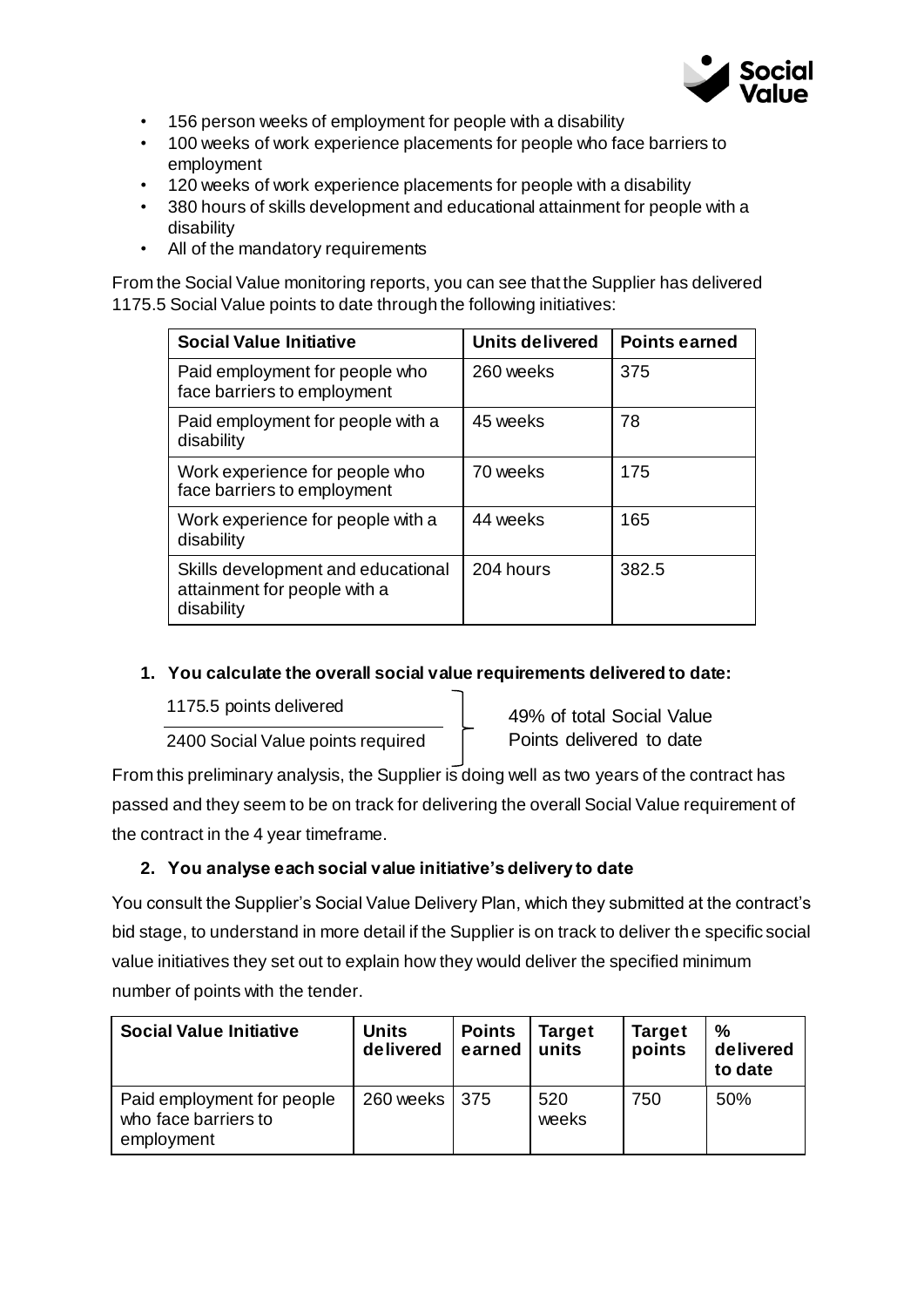

| Paid employment for people<br>with a disability                                  | 45 weeks  | 78    | 156<br>weeks | 270   | 29% |
|----------------------------------------------------------------------------------|-----------|-------|--------------|-------|-----|
| Work experience for people<br>who face barriers to<br>employment                 | 70 weeks  | 175   | 100<br>weeks | 250   | 70% |
| Work experience for people<br>with a disability                                  | 44 weeks  | 165   | 120<br>weeks | 450   | 37% |
| Skills development and<br>educational attainment for<br>people with a disability | 204 hours | 382.5 | 380 hours    | 712.5 | 54% |

At this stage of the contract, when 2 out of 4 years have passed, you would expect the supplier to have delivered 50% of each social value initiative included in the Social Value Delivery Plan. From this more detailed analysis, you can see that the Supplier is on track for 3 out of 5 initiatives, but is at risk of falling behind with the work experience and paid employment for people with a disability.

#### Potential actions:

- Ask the Supplier how they intend to ensure full delivery of each social value initiative across the lifetime of the contract.
- Request an updated Social Value Delivery Plan to show how they plan to ensure delivery
- Suggest that, as they seem to be delivering well against the skills development initiative, they could use the contacts and systems involved in delivering that element to identify and encourage more work placement participants who have a disability, which may lead to increased applicants for paid employment on the contract.
- Highlight potential brokers who work with people with a disability who may be able to nominate participants/applicants for the work placement or paid employment opportunities (see Find a Broker in the resources section below).

#### Key Performance Indicators

Social Value can be included in KPIs which should be clearly drafted, achievable and reflect the importance of the Social Value to the project as a whole.

If the KPIs put as much emphasis on the Social Value requirements as on other performance measurements you are more likely to achieve the outcomes you specified.

You will need to conduct frequent reviews to ensure data is being collated and reported.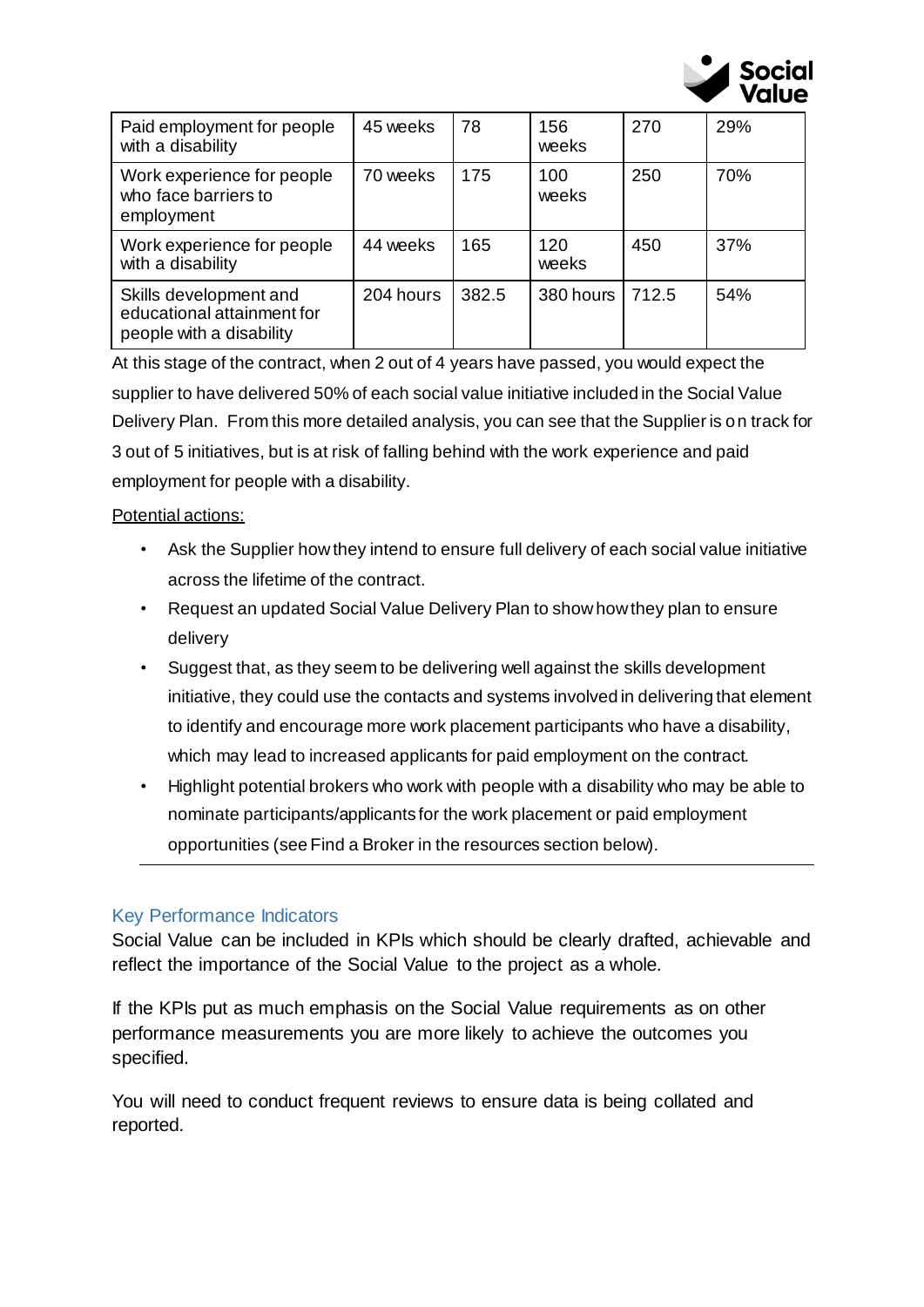

#### Managing Poor Performance

Continued poor performance cannot be ignored and Departments should work with the Supplier in order to ensure they meet contract requirements.

#### Contract checklist for Contract Managers

| Task                                                         | Complete |
|--------------------------------------------------------------|----------|
| Review the Social Value requirements which have been         |          |
| included in the Invitation to Tender and supporting contract |          |
| papers.                                                      |          |
| Inform the Social Value Unit at SIB that the contract has    |          |
| been awarded                                                 |          |
| Consider drafting and including Social Value KPIs.           |          |
| At the Contract Initiation meeting, confirm the contract's   |          |
| Social Value requirements and how the requirements will      |          |
| be monitored with the Supplier                               |          |
| Include Social Value as a standard agenda item at            |          |
| <b>Contract Review meetings</b>                              |          |
| Assess each Social Value monitoring report to determine      |          |
| if the Supplier is on track to deliver their targets.        |          |
| Discuss any risks of under achievement with the Supplier     |          |
| and put a plan in place to mitigate the risk.                |          |

**Further resources are available at the [Contract Manager's section](https://buysocialni.org/contract-managers) of the Social Value Unit website.**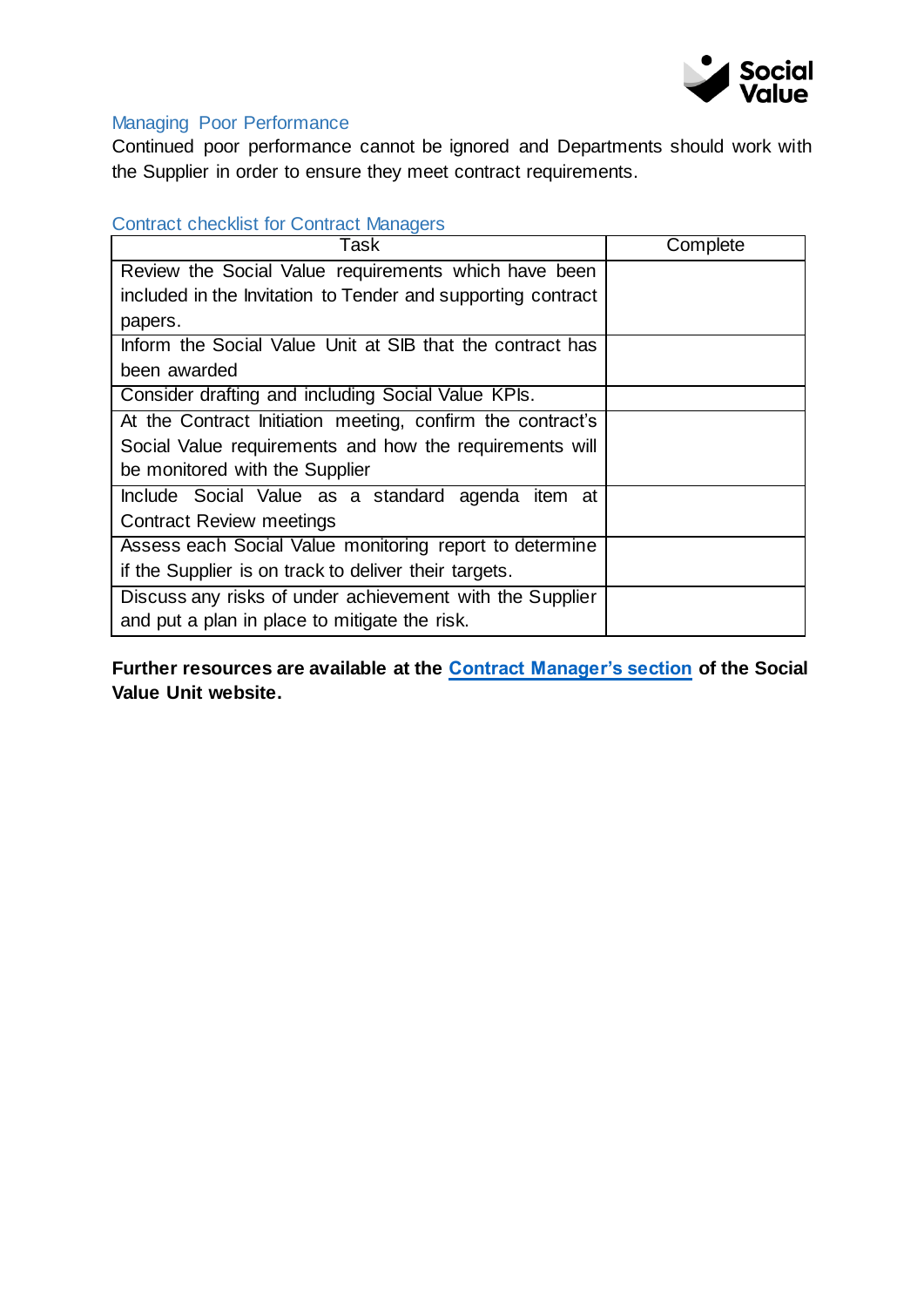

# Frequently Asked Questions

#### **Can overseas suppliers be mandated to deliver the social value benefits in Northern Ireland?**

Whilst we can encourage bidders as much as possible to deliver the initiatives in Northern Ireland they cannot be mandated to do so because non-local bidders must not be discriminated against.

We encourage bidders to deliver the benefits in Northern Ireland as much as possible by, for example:

- Setting out that PPN 01/21 is a Northern Ireland Executive Commitment
- Stating that the Supplier may deliver the social value requirements remotely
- Maintaining a database of brokerage organisations based within Northern Ireland that can support contractors to deliver their social value requirements both in person and remotely.
- Requiring that the Supplier notifies the social value requirements listed to one or more of the brokers registered on the Social Value website. In relation to paid employment opportunities the Supplier must also notify the job opportunities to [www.jobcentreonline.com.](http://www.jobcentreonline.com/)
- Encouraging Suppliers and Contract Managers to discuss and plan the delivery of the social value requirements at contract management meetings to ensure social value is maximised

#### **The bidder has committed that they will comply with legal requirements in relation to the social value indicators, e.g. Fair Work, Human Rights. Is this considered social value?**

The social value asked for/delivered must be additional to the legal requirements. Social value is about going beyond the minimum legal requirements.

#### **Can bidders' Corporate Social Responsibility (CSR) statements, policies and/or case studies be accepted as delivery of the social value indicators?**

No CSR refers to how the organisation performs corporately. It is not contractspecific and therefore will not adequately address the social value award criteria.

#### **What happens if a Supplier does not deliver on their social value commitments?**

It is the responsibility of the Client Project Manager to regularly review the Social Value Delivery Reports to monitor Supplier performance against the social value requirements.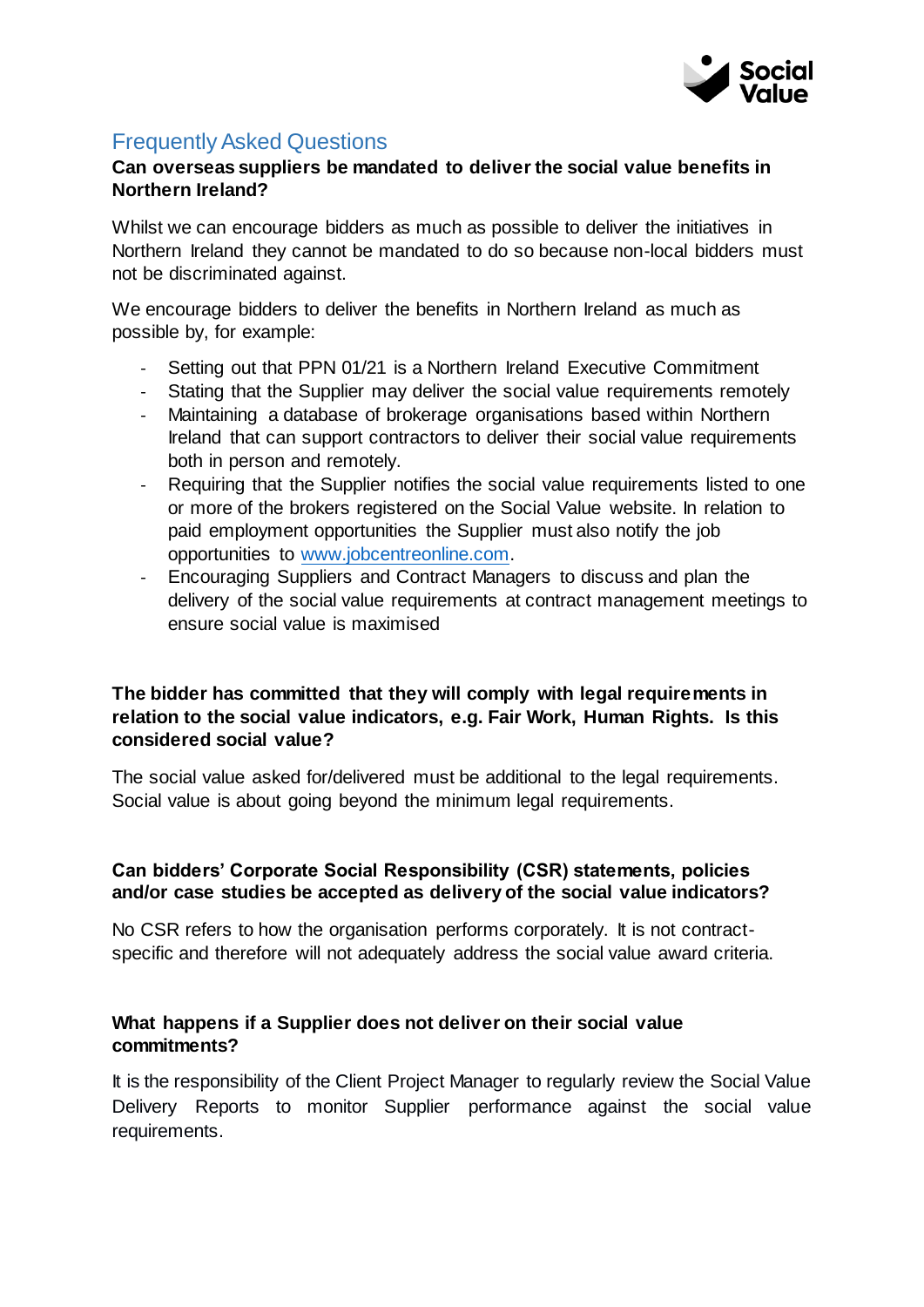

As set out in PPN 01/21, poor performance by the Supplier on the delivery of the social value requirements must be addressed in accordance with the recommendations on poor contractor performance set out in Procurement Guidance Note PGN 01/12: Contract Management Principles and Procedures